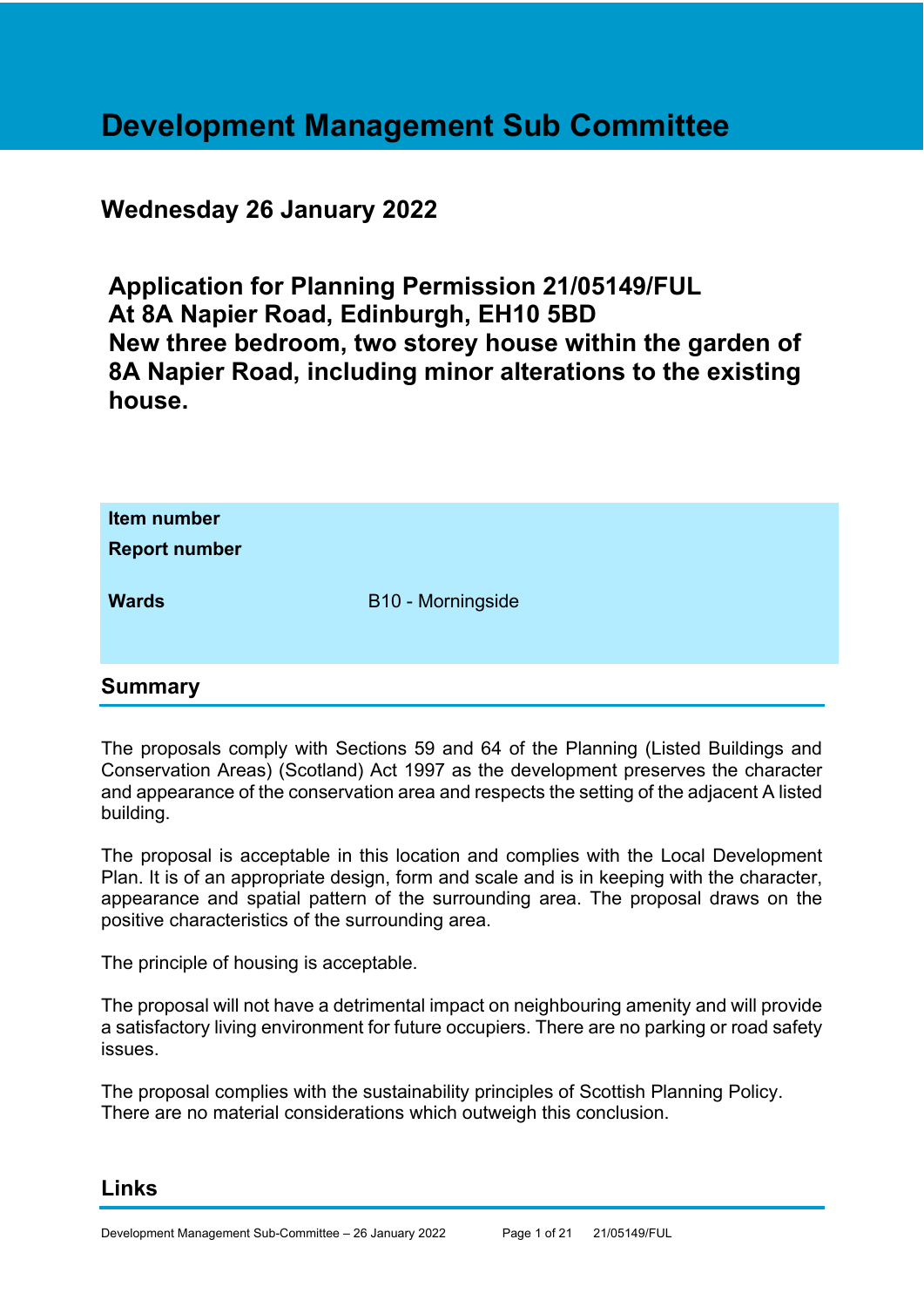| <b>Policies and guidance for</b> | LDPP, LHOU01, LHOU03, LHOU04, LDES01,  |
|----------------------------------|----------------------------------------|
| this application                 | LDES04, LDES05, LTRA02, LTRA03, LEN06, |
|                                  | LEN12, LEN21, OTH, NSGD02,             |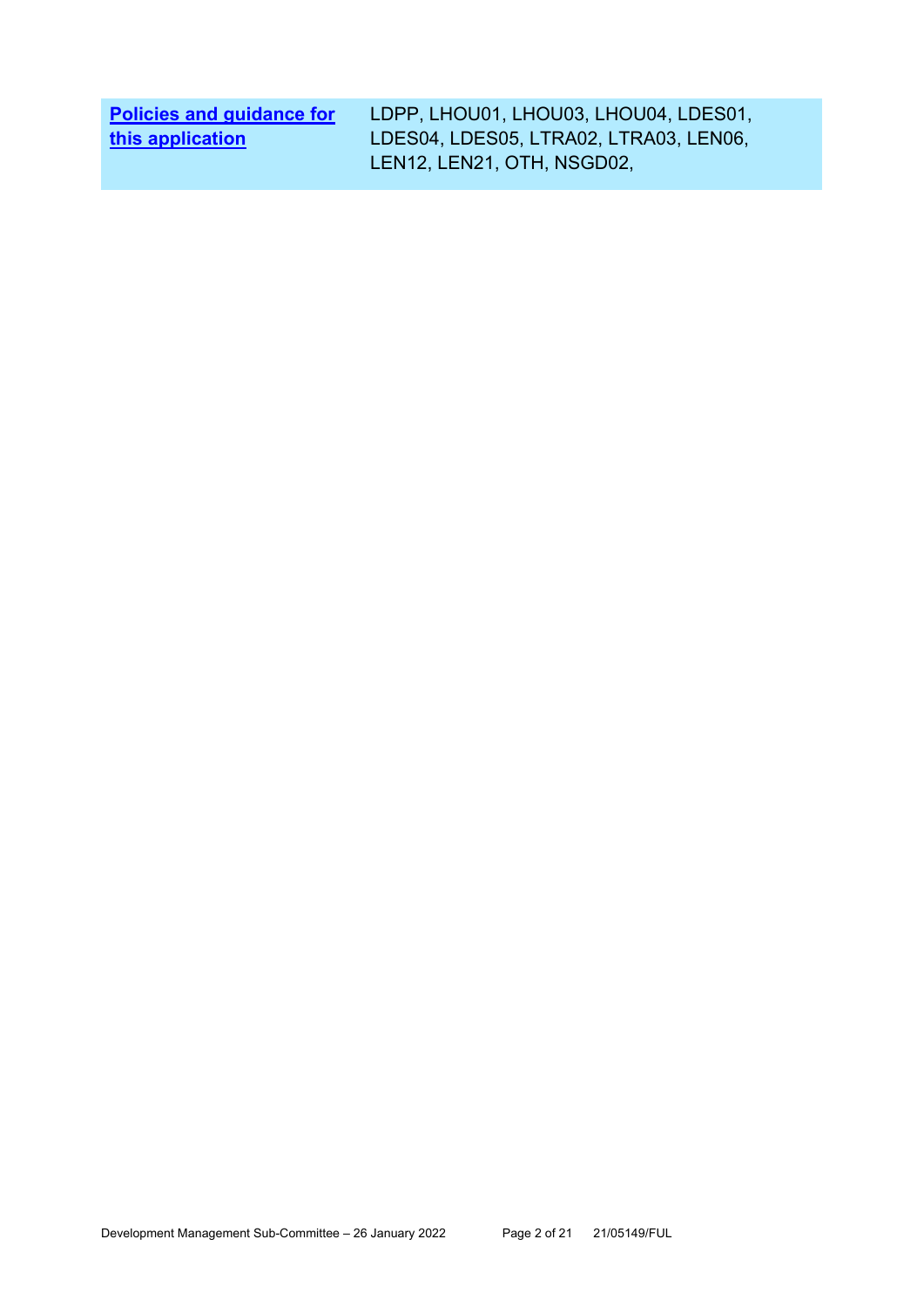# **Report**

**Application for Planning Permission 21/05149/FUL At 8A Napier Road, Edinburgh, EH10 5BD New three bedroom, two storey house within the garden of 8A Napier Road, including minor alterations to the existing house.** 

# **Recommendations**

**1.1** It is recommended that this application be Granted subject to the details below.

# **Background**

#### **2.1 Site description**

The application site is an area of land to the north-west of the host villa, a sub-divided villa containing 8 and 8A Napier Road. The land is garden ground for 8A, the upper floor of the sub-divided villa, accessed by stairs at the side.

The villa was subdivided in 1956. There are some modern garages at the rear and an area of hardstanding which is required for access to the garages. There is a high stone wall which hides the site from the street view. There is a pedestrian access gate within the wall providing access on to Napier Road.

There is a yew tree on the site and an ash tree on the neighbouring site.

The surrounding area is largely residential with stone villas predominating. However, there are modern flats on the other side of the road. Napier University sits at the back of the site. The property at 10 Napier Road is category A listed (LB reference 27279, listed 14 December 1970). Napier Road and Spylaw Road Walls and Gatepiers of the Former Rockville House is category B listed (LB reference 49538, listed 1 August 2003).

This application site is located within the Merchiston And Greenhill Conservation Area.

# **2.2 Site History**

There is no relevant planning history for this site.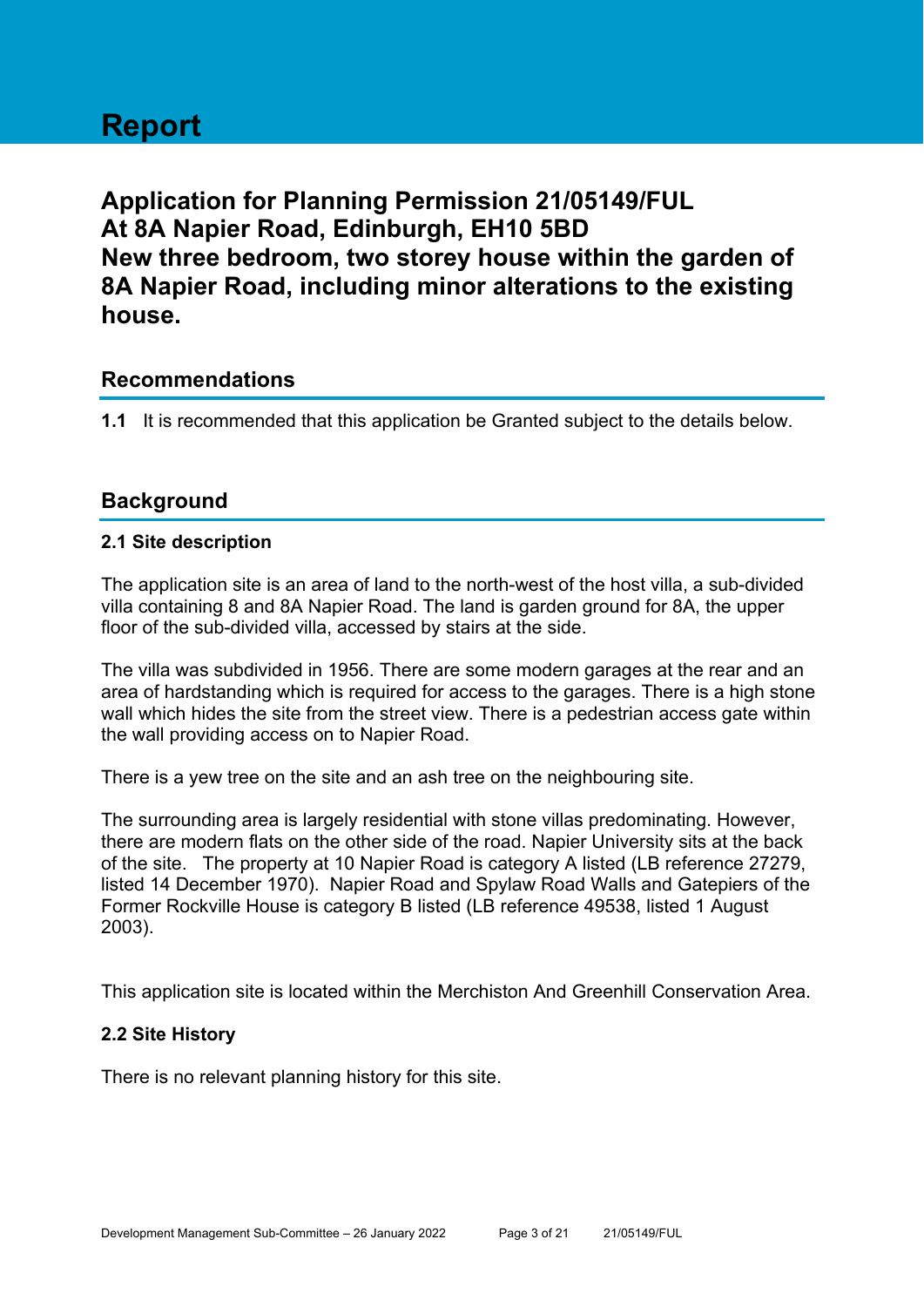# **Main report**

#### **3.1 Description Of The Proposal**

The application proposes to erect a three bedroom house in the garden grounds of the upper villa. This will be two storey in height with the wall built up to create a curved gable to the street. The bedrooms on the upper floor will be lit by rooflights and high level windows facing the garden.

The design is contemporary, and the majority of the house will be finished in a dark stained softwood cladding. The roof structure of rafters and purlins will also be exposed in the manner of arts and craft buildings. At the apex of the roof is a row of photovoltaic cells along the southern side complemented by roof lights on the northern side. All windows will be dark stained hardwood.

Garden ground is shown to the side and rear and a small area of amenity space is also shown for the remaining upper floor flat. A gate will be formed in the front wall for access to the existing upper flat. A boundary of brick walls and fencing is proposed to be constructed between the remaining external space of 8A and the garden of the new house.

There is no car parking space proposed on the site. Bicycle parking for 3 bicycles is accommodated in a storeroom along the northern edge of the new building.

The works include a porch to the front door on number 8A at first floor level which is within the ownership of the applicant.

The application is submitted by a close relative of a serving Councillor and requires a committee determination.

#### Supporting Information

- Design statement
- Flood risk assessment
- Tree report

These documents are available to view on the Planning portal.

#### **3.2 Determining Issues**

Section 25 of the Town and Country Planning (Scotland) Act 1997 states - Where, in making any determination under the planning Acts, regard is to be had to the development plan, the determination shall be made in accordance with the plan unless material considerations indicate otherwise.

Section 59 of the Planning (Listed Buildings and Conservation Areas) (Scotland) Act 1997 states that in considering whether to grant planning permission for development which affects a listed building or its setting, a planning authority shall have special regard to the desirability of preserving the building or its setting or any features of special architectural or historic interest which it possesses.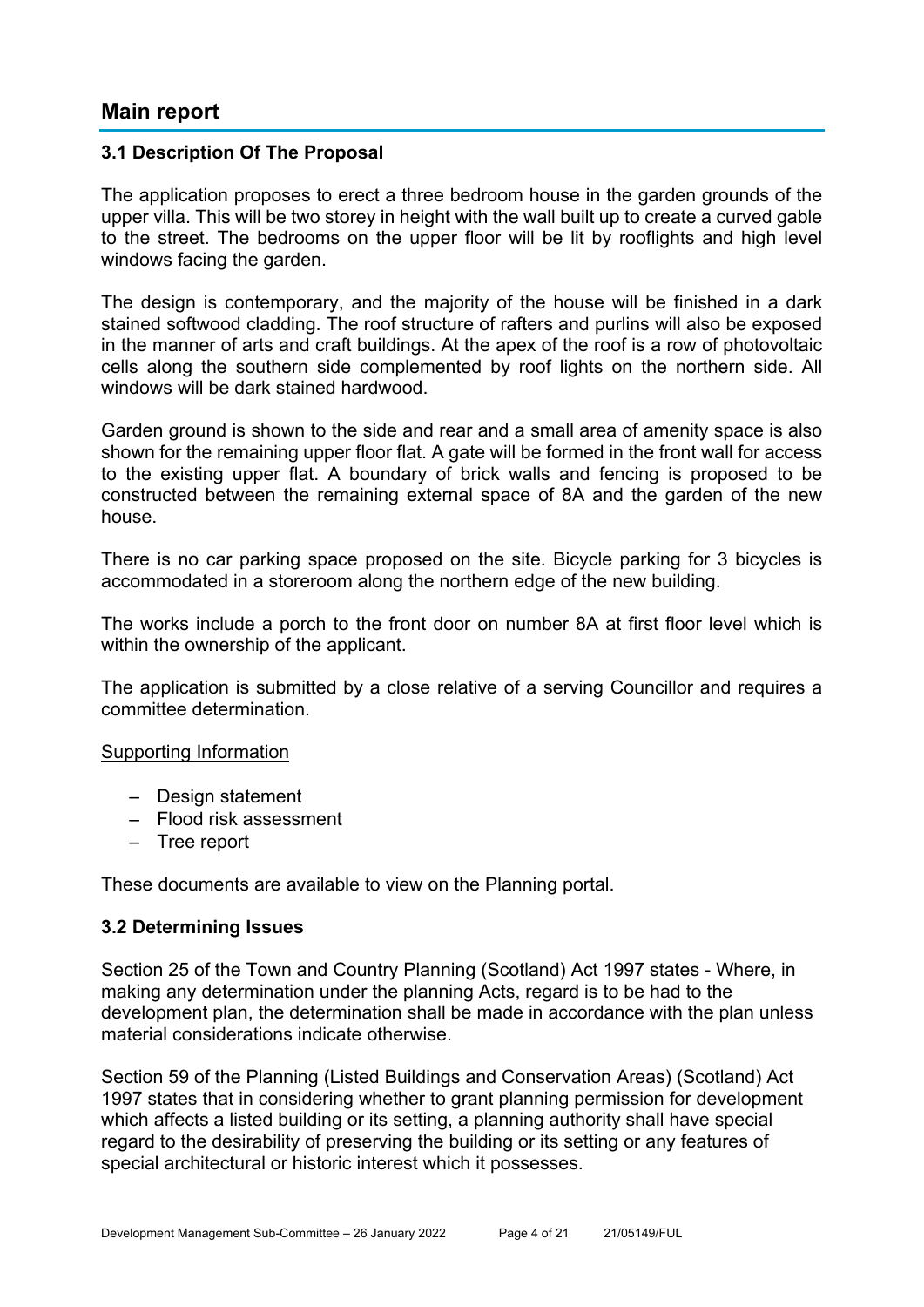Section 64 of the Planning (Listed Buildings and Conservation Areas) (Scotland) Act 1997 states - special attention shall be paid to the desirability of preserving or enhancing the character or appearance of the conservation area.

Do the proposals comply with the development plan?

If the proposals do comply with the development plan, are there any compelling reasons for not approving them?

If the proposals do not comply with the development plan, are there any compelling reasons for approving them?

#### **3.3 Assessment**

To address these determining issues, the Committee needs to consider whether:

- a) the proposal preserves the setting of the adjacent A listed building;
- b) the proposal preserves or enhances the character and appearance of the conservation area;
- c) the proposal is acceptable in principle;
- d) the proposal is acceptable in terms of scale, form, design and materials;
- e) the proposal has an adverse impact on residential amenity;
- f) the proposal will have car and bike provision;
- g) the proposal will impact on trees;
- h) other material planning considerations have been addressed;
- i) equalities and human rights issues have been addressed; and
- j) all material comments raised have been addressed.

#### a) Setting of listed building

Section 59 (1) of the Planning (Listed Building and Conservation Areas) (Scotland) Act 1997 states:

"In considering whether to grant planning permission for development which affects a listed building or its setting, a planning authority or the Secretary of State, as the case may be, shall have special regard to the desirability of preserving the building or its setting or any features of special architectural or historic interest which it possesses."

Policy Env 3 (Listed Buildings - Setting) states that development affecting the setting of a listed building will be permitted only if not detrimental to the appearance or character of the building, or to its setting.

Historic Environment Scotland's guidance note Managing Change in the Historic Environment: Setting sets out the principles that apply to developments affecting the setting of historic assets or places including listed buildings and conservation areas. It states that factors to be considered in assessing the impact of a change on the setting of a historic asset or place include the presence, extent, character and scale of the existing built environment within the surroundings of the historic asset or place and how the proposed development compares to this and the ability of the setting to absorb new development without eroding its key characteristics and the effect of the proposed change on qualities of the existing setting.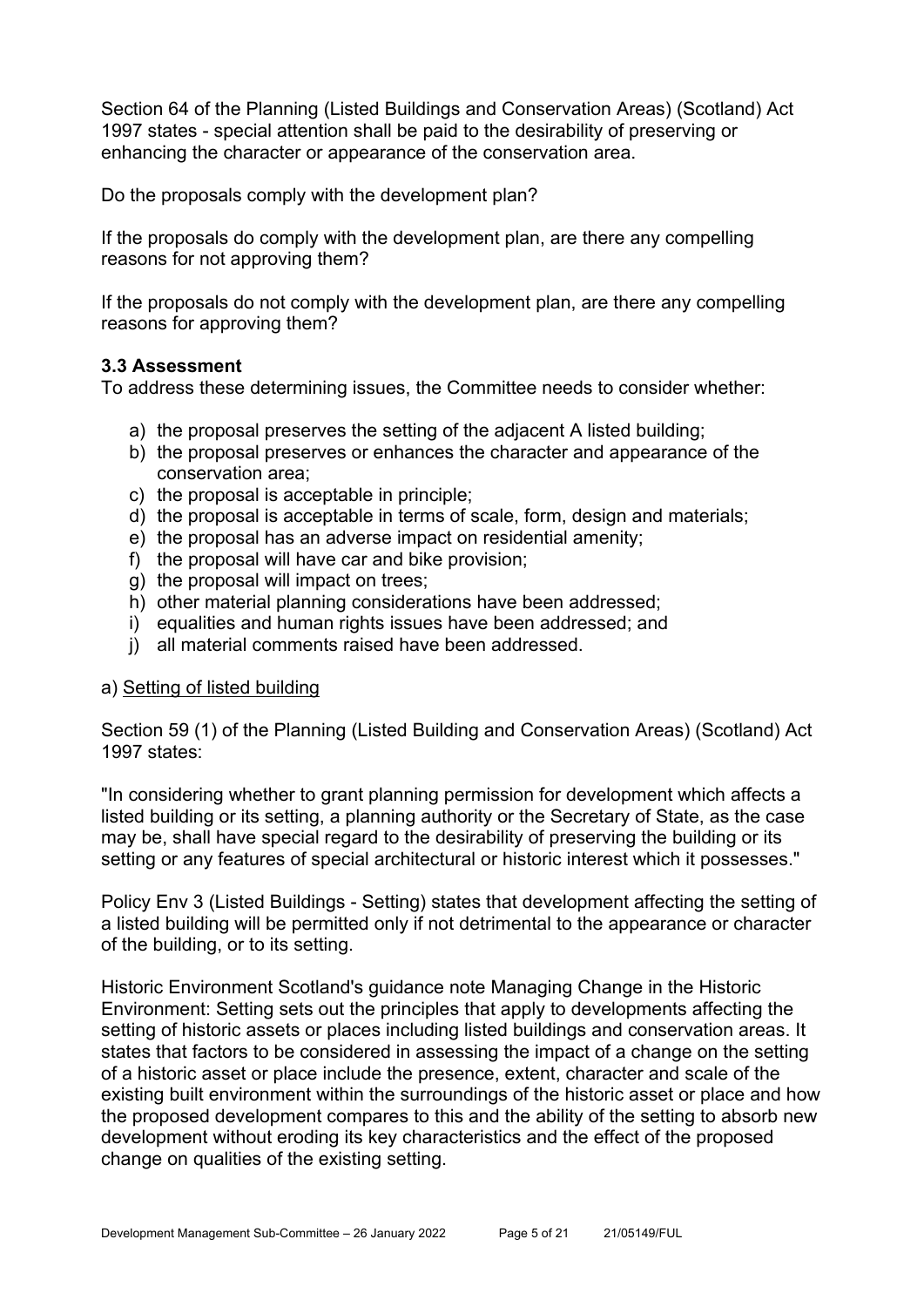The site lies next to No.10 Napier Road, an A listed building which was designed by Sir James Gowans. The proposed new house in the grounds of No.8/8a would be built close to the southern boundary wall of No.10 on garden ground and the upper level will be visible from the listed building. As the main entrance to No.10 faces south towards the development site, it is possible that some views of the frontage will be impacted although in practice the high stone walls and the tree cover means that views of the listed building do not appear until you are past the development site.

As the grounds of No.10 are generous, there is still ample setting for the listed building despite views to the new house. This will appear as a separate structure behind the boundary walls and trees. There is also no impact on the setting of the listed wall opposite of the building.

Historic Environment Scotland has raised some concerns regarding the impact on the setting of the A listed building but do not consider the proposal's impacts on No.10 would be significant.

The proposal will not detract from the special architectural and historic interest of the adjacent listed building nor harm its setting and conforms with section 59 of the Planning (Listed Buildings and Conservation Area) (Scotland) Act 1997.

#### b) Conservation Area

Section 64(1) of the Planning (Listed Buildings and Conservation Areas) (Scotland) Act 1997 states:

"In exercise, with respect to any buildings or other land in a conservation area, of any powers under any of the provisions in subsection (2), special attention shall be paid to the desirability of preserving or enhancing the character or appearance of that area."

LDP Policy Env 6 (Conservation Areas - Development) states that development within a conservation area will be permitted if it preserves or enhances the special character or appearance of the conservation area and is consistent with the relevant conservation area character appraisal and demonstrates high standards of design and utilises materials appropriate to the historic environment.

The Merchiston & Greenhill Conservation Area Character Appraisal emphasises the consistent domestic grain, scale and building mass; the high quality stone built architecture of restricted height, generous scale and fine proportions enclosed by stone boundary walls and hedges which define the visual and physical seclusion of the villas; the uniformity resulting from the predominant use of traditional building materials; and the predominance of residential uses within the area.

The proposal is substantially smaller than a typical villa in Napier Road and has been designed as a subsidiary building largely hidden from public view behind the original stone wall. As such, this modest addition would not be an intrusive feature and would have a minimal impact on the appearance of the conservation area.

Despite the fact that the proposal will not follow the well-established building line, the house has the size and character of a subsidiary building often found at the entrance to large villas. The design statement gives examples of such buildings in the surrounding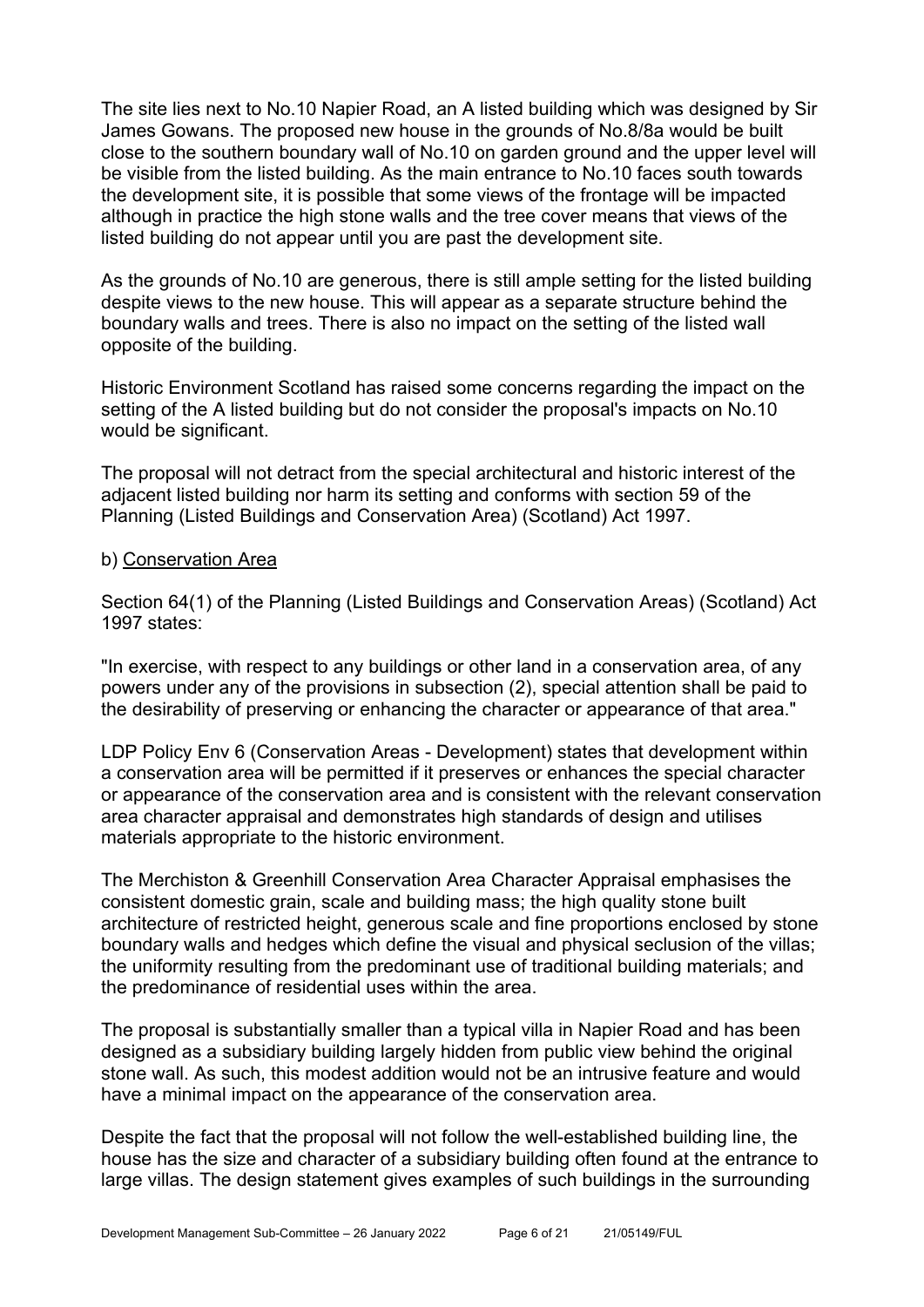area including the lodges at George Watson's school, a gatehouse in Spylaw Road and a lodge type building on the corner of Colinton Road and Gray's Loan.

In terms of the character of the conservation area, the proposed design represents a contemporary style against the more traditional stone villas in the conservation area. However, there is a mix of styles within this conservation area including the modern flats on the other side of the road. The proposed materials, with the extensive use of timber, complement this more contemporary design approach, rather than using more traditional materials. The innovative use of materials and design is a valid approach and provides a clear contrast with the original properties. The aim is to be able to read the historical and architectural progression of the area by the buildings within it. This new development is different from the essential character of the conservation area but will add to its richness of character by its high-quality design and materials. As such, it preserves the character of the conservation area.

The proposal complies with policy Env 6 and meets the requirements of Section 64(1) of the Planning (Listed Buildings and Conservation Areas) (Scotland) Act 1997.

#### c) Principle of the Proposal

The proposal site is located in the urban area as designated in the Local Development Plan (LDP). LDP Policy Hou 1 (Housing Development) prioritises the delivery of housing land supply and the relevant infrastructure and identifies four criteria (a-d) on where this can be achieved.

Criteria d) prioritises the delivery of housing on other suitable sites in the urban area in recognition that windfall sites can contribute to land supply. To comply with Hou 1 d), proposals must be compatible with other policies in the plan.

The site is located in proximity to sustainable modes of transport and there is established residential development in the surrounding area. The site is a suitable location for new housing, subject to compliance with all other relevant policies. These are outlined below.

#### d) Scale, form, design and neighbourhood character

LDP policy Des 1 - Design Quality and Context, states development will be granted for development that contributes towards a sense of place. Design should be based on an overall design concept that draws upon positive characteristics of the surrounding area. Permission will not be granted for poor quality or inappropriate design or for proposals that would be damaging to the character or appearance of the area.

Supporting paragraph 151 states the purpose of the policy is to encourage innovation in design and layout, provided the existing quality and character of immediate and wider environment are respected and enhanced.

LDP policy Des 4 - Development Design - Impact on Setting, states permission will be granted for development where it is demonstrated that it will have a positive impact on its surroundings, character of the wider townscape and landscape including, height and form, scale and proportions, position, materials and detailing.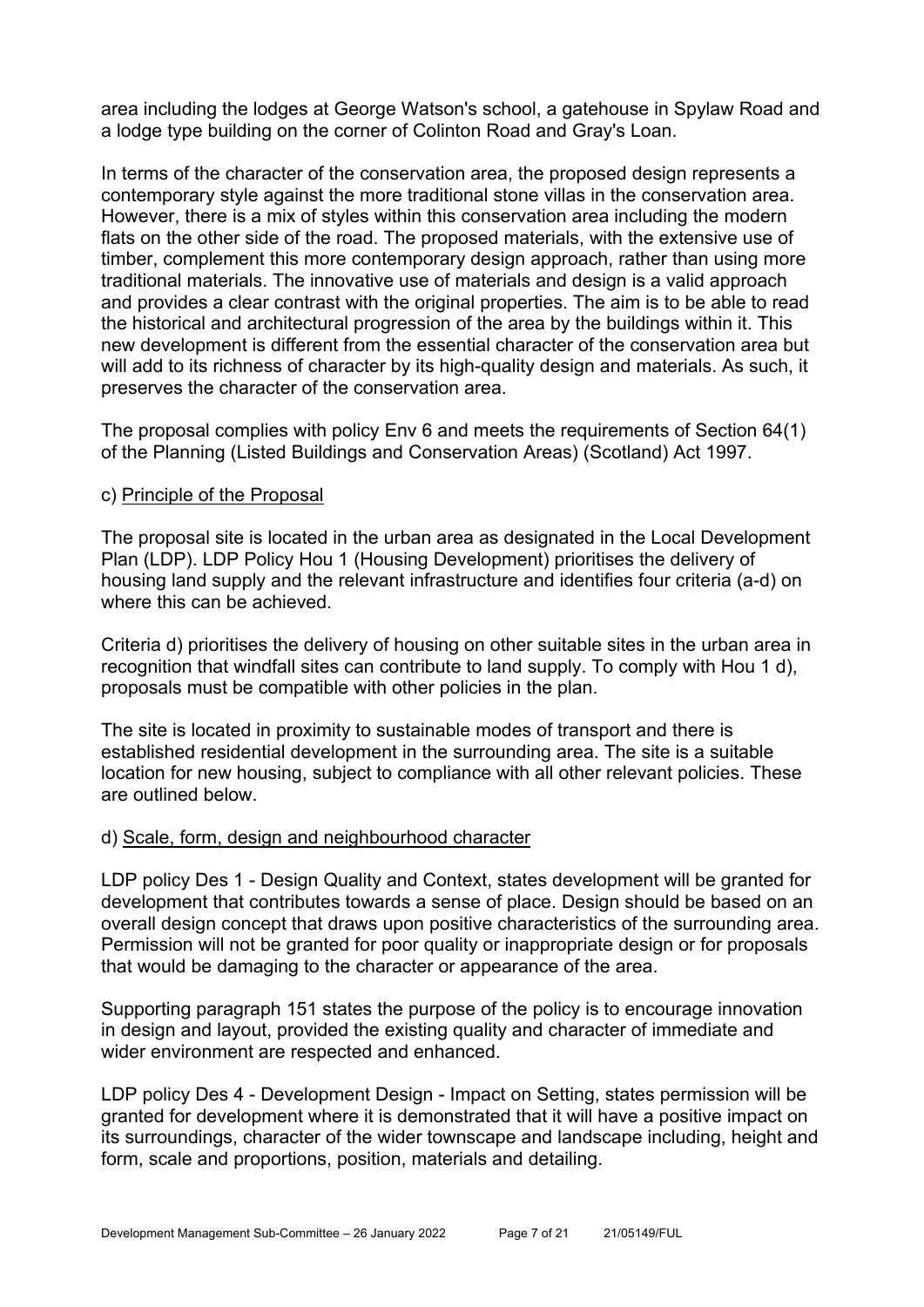There is a regular pattern to development in the immediate area and there is a clear established building line within the spatial area. Each property is set back from the street, separated with a stone wall and each villa benefits from large garden areas which contribute positively to the character of the area. There is a settled townscape character.

Essentially, the house will sit behind the high stone wall and will not appear as a dominant feature. It provides an innovative design with the wall built up to create a curved gable to the street which will add an attractive design element to the street. The house would be set within a large garden plot and does not represent overdevelopment.

In summary, the proposal is of an acceptable scale, form and design and is compatible with the surrounding properties and area.

The proposal does comply with the LDP policy Des 1- Design Quality and Context and Des 4 - Development Design - Impact on Setting.

#### e) Residential amenity

#### *Amenity of Future Occupiers*

Policy Des 5 (Development Design- Amenity) states that development will be permitted where future occupiers have acceptable levels of amenity in regard to noise, daylight, sunlight, privacy or immediate outlook.

LDP Policy Hou 3 (Private Green Space in Housing Development) requires developments to provide adequate provision for green space to meet the needs of future residents

Regarding space standards, Edinburgh Design Guidance (EDG) states that residential dwellings of three bedrooms shall have a minimum floor area of 81 square metres. The proposed dwelling contains three bedrooms, and the overall floor areas is over 145 square metres. It therefore complies with the standards.

In terms of daylight, the dwellings will achieve a satisfactory level of daylight by virtue of the scale of windows on the principal and rear elevations.

The garden area for the new house is 202 square metres and this will receive good sunlight.

Overall, the proposal will result in the creation of a satisfactory residential environment and complies with LDP Policy Des 5.

#### *Neighbouring amenity*

LDP Policy Des 5 (Design-Amenity) supports proposals that have no adverse impact on neighbouring developments in regard to noise, daylight, sunlight, privacy or immediate outlook.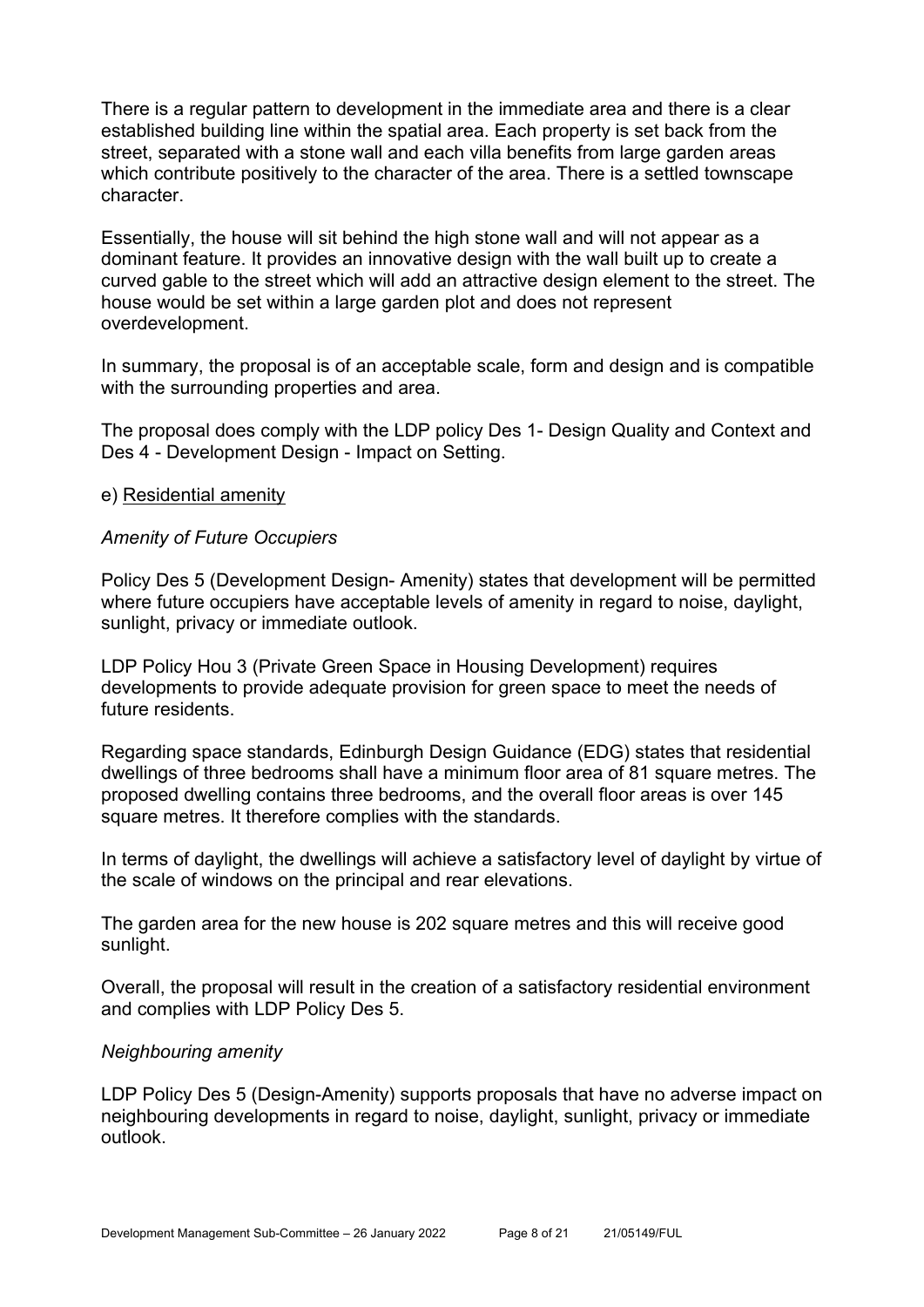In regard to privacy and outlook, the Edinburgh Design Guidance states that the pattern of development in an area will help to define appropriate distances between buildings and consequential privacy distances.

All proposed windows on the new building have windows situated further than 18 metres from any neighbouring habitable rooms. The front windows that are embedded in the wall would look over the public street which is not considered to have any privacy issues. The larger windows on the side of the property will face garden and boundary treatments and will not result in a material loss of privacy.

In addition, the proposal would include an additional porch to the stairs at number 8A in order to prevent any privacy or overlooking.

There would be no impact in regard to daylight or sunlight to the near neighbouring properties.

It is noted the proposal will result in reduced garden space for the applicant's property at 8A Napier Road, with a resultant size of 104 square metres. However, the remaining size of this amenity space is more than adequate garden space for residents.

Environmental Protection was consulted on the scheme and recommended refusal on the basis they cannot support the proposed wood burning stove due to the close proximity of the flue to the window of number 8A Napier Road (the applicant's current property). However, the fuel being burned is not controlled by the Planning Authority and the design of the flue is acceptable. The marginally affected property is sufficiently protected provided the stove and fuel comply with the Clean Air Act. The appropriate informative has been added to advise about smoke control.

Overall, the proposal is compliant with LDP Policy Des 5, the Edinburgh Design Guidance and will not result in an unreasonable impact on neighbouring residential amenity.

#### f) Car and Cycle parking and accessibility

LPD Policies Tra 2 (Private Car Parking), Tra 3 (Private Cycle Parking) and Tra 4 (Design of Off-Street Car and Cycle Parking) sets out the requirement for private car and cycle parking. The Council's Parking Standards for developments are contained in the Edinburgh Design Guidance.

The proposal does not provide any car parking space. However, the site is located quite near to local transport links and has easy access to nearby facilities, therefore there is an incentive for zero car parking provision.

The proposal includes a space in which bikes can be securely stored.

The Roads Authority was consulted as part of the assessment of the application and raised no concerns with regards to road or pedestrian safety.

The proposal complies with LDP policies Tra 2, Tra 3 and Tra 4.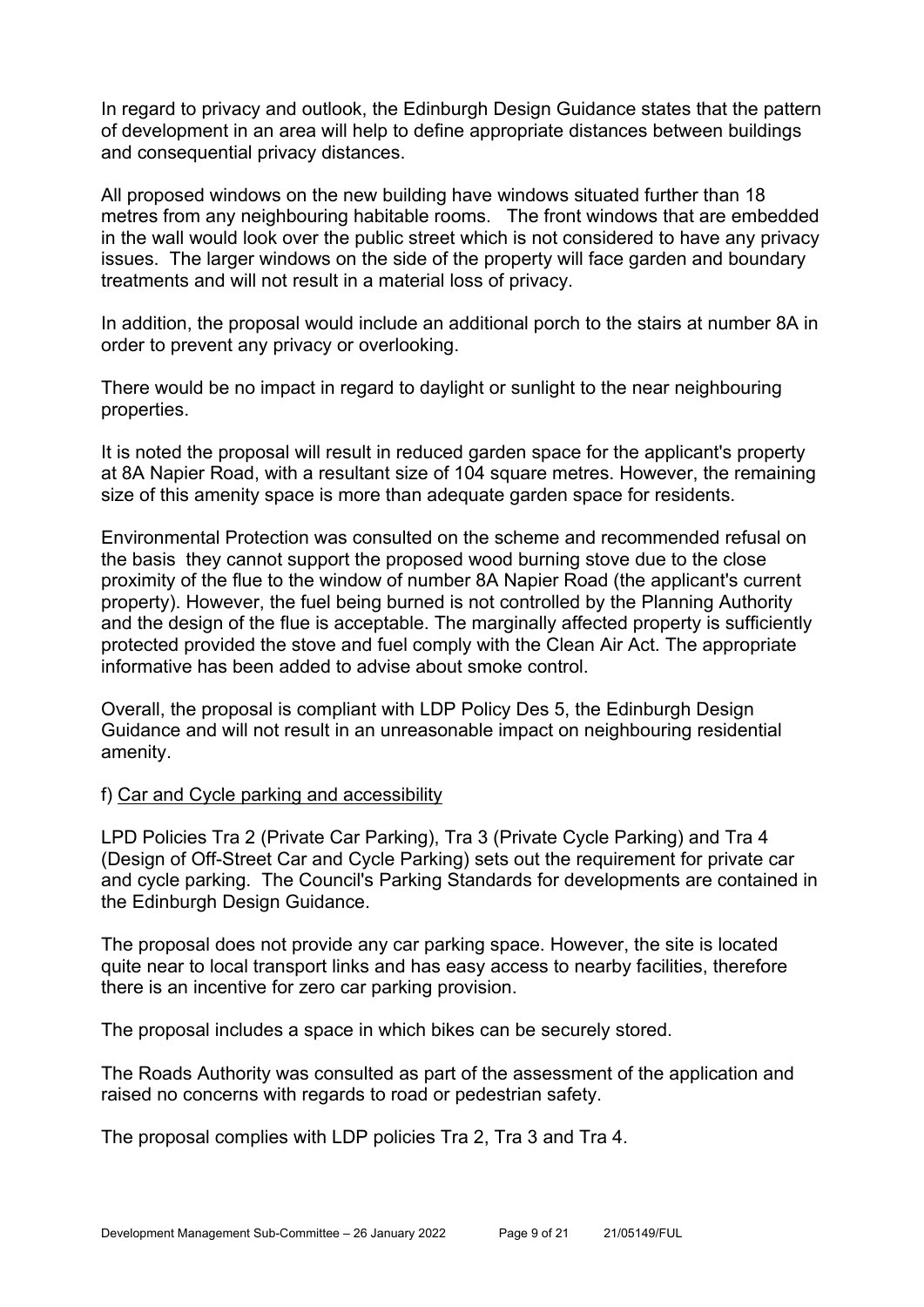# g) Trees

Policy Env 12 (Trees) of the Local Development Plan states that development will not be permitted if likely to have a damaging impact on a tree protected by a Tree Preservation Order or on any other tree or woodland worthy of retention unless for good arboriculturally reasons.

Trees make an important contribution to character, biodiversity, amenity and green networks. In the Merchiston and Greenhill Conservation Area, mature trees make an important contribution to its character and appearance.

With regards to this application, the proposals do not include any removal of trees within the garden of the application property or the neighbouring property. Both trees are outwith the footprint of the new house.

The proposal is considered acceptable as it would not have any impact on the tree root system. In addition, the tree survey has advised a pre-requisite measure that could be implemented while the development takes place is 'to install temporary ground protection measures around the base of the trunk to prevent soil compaction and rutting. This could comprise sheets of heavy-duty plywood or butt-jointed scaffolding boards.' A condition is recommended to that effect.

In conclusion, the tree survey outlines that the proposed extension and the recommended works will not be detrimental to the tree and its amenity value will be maintained subject to the appropriate conditions to safeguard them during the construction.

The proposals comply with Local Development Plan Policy Env 12

#### h) Other material planning considerations

#### *Surface Water Management*

Policy Env 21 (Flood protection) states that planning permission will not be granted for development that would: a) increase a flood risk or be at flooding itself; b) impeded the flow of flood water or deprive a river system of flood water storage within the areas shown on the Proposals Map as areas of importance for flood management; c) be prejudicial to existing or planned flood defence systems.

A Surface water management plan has been submitted and Flood Planning has no objections subject to conditions or informative.

#### *Sustainability*

Policy Des 6 (Sustainable Buildings) states that planning permission will only be granted for new development where it has been demonstrated that criteria a) and b) can be met with regards to; a) carbon dioxide emissions reduction through the use of low and zero carbon generating technologies and b) other features are incorporated that will reduce or minimise environmental resource use and impact. The supporting text clarifies that Scottish Building Standards set carbon dioxide emissions reduction targets. To meet this criterion proposals for new development must accord with the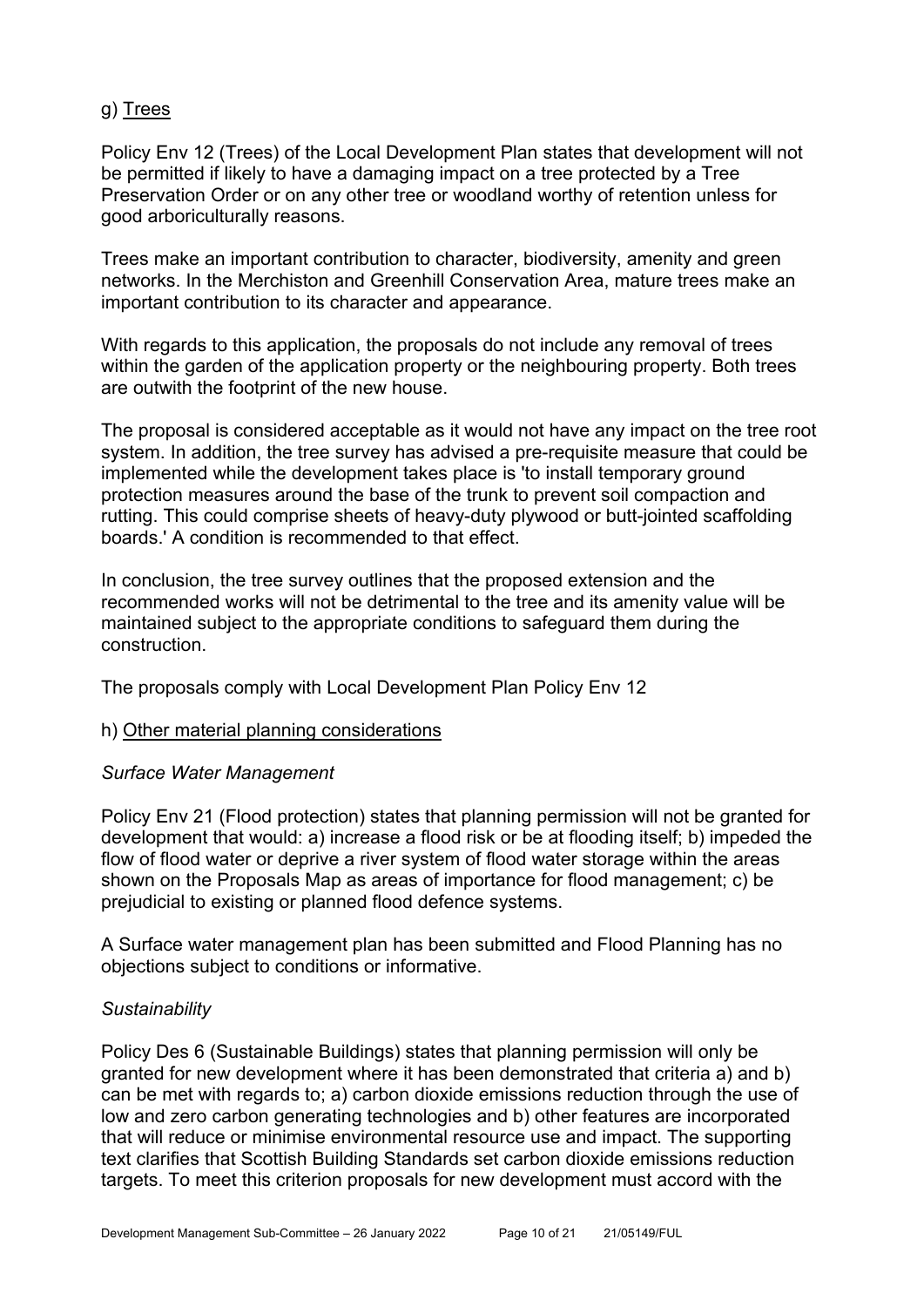current carbon dioxide emissions reduction target (as set out by Scottish Building Standards) and also demonstrate that at least half of this reduction will be met through low and zero carbon technologies. This aspect will therefore be assessed during the building warrant process.

The building will be required to be constructed to meet the building regulations and, therefore, will be a sustainable building. The house is intended to be carbon neutral. Energy sources will be 6.75m 2 of PV cells on the roof, a ground source heat pump and DEFRA approved wood burning stove.

The proposal complies with LDP policy Des 6.

#### *Waste*

The neighbouring properties are already served by Waste Services. Waste Services will provide a service here. The plans submitted show that the refuse bins shall be sited to the far end of the side of the property. The proposed bin store will not have a material impact upon neighbouring properties in terms of potential odours.

#### *SPP Sustainable Development*

Scottish Planning Policy presumption in favour of sustainable development is a significant material consideration due to the development plan being over 5 years old. The SPP introduces a presumption in favour of development that contributes to sustainable development and sets out 13 principles to guide policy and decisions.

The development proposes an appropriate and sustainable land use which will provide local housing and protect the historic environment. The scheme makes good use of the land available and the design will create a sense of place, including amenity space.

The proposals include measures to assist with climate change mitigation, including zero car parking, ample cycle parking, a low and zero carbon heating/hot water system and recycling facilities.

The proposed development therefore complies with SPP principles.

#### *Emerging Policy Context*

NPF 4 - Draft National Planning Framework 4 is being consulted on at present. As such, it has not yet been adopted. Therefore, little weight can be attached to it as a material consideration in the determination of this application.

City Plan 2030 - While the proposed City Plan is the settled will of the Council, it has not yet been submitted to Scottish Ministers for examination. As such, little weight can be attached to it as a material consideration in the determination of this application.

#### i) Equalities and Human Rights

The submitted design statement states the proposal is to create a one and half storey dwelling for the owners of 8A Napier Road and their disabled son, ensuring his mobility and self-care independence needs are met.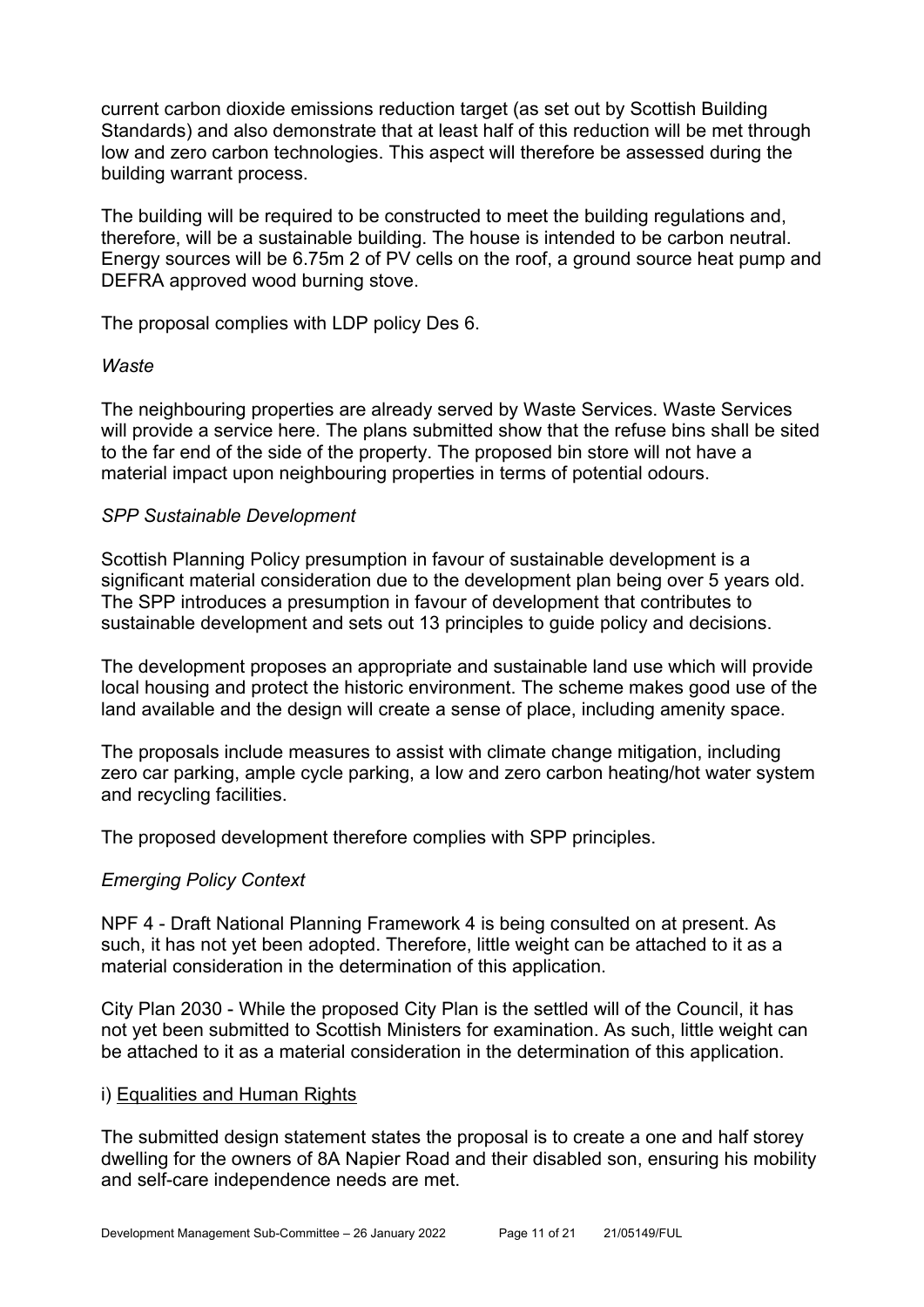The statement details that it is the intention for one of the bedrooms to be occupied by him, the main space to be open plan enabling direct access to a garden and the bathroom designed suitably for wheel-chair use. The dwelling is to be built as a permanent residence that will be a suitable family house inclusive for those with special needs.

The proposal supports community inclusivity through the provision of a home that provides for varying needs. Furthermore, an adaptable user-friendly home will enable enhanced comfortable family living for a disabled individual. In addition, granting of planning permission would demonstrate a positive ethos by the City of Edinburgh Council in promoting inclusivity and variety in homes.

The planning application raises matters of equality as the purpose of the proposal is to provide a home that is designed suitably to meet the identified needs of a disabled individual and this is a material planning consideration.

The Local Planning Authority has a legal obligation to have due regard to persons with protected characteristics under Section 149 - Public Sector Equality Duty of the Equality Act 2010. The Council in determining the planning applications under Section 25 of the Town and Country Planning (Scotland) Act 1997, must consider whether this material consideration outweighs any potential non-compliance with the Edinburgh Local Development Plan.

The internal arrangement cannot be controlled under planning. However, it is recognised that the overall scale, design and footprint of the dwelling proposed would enable suitable accommodation to be achieved for a disabled individual, and the rest of the family.

Under Section 149 - of the Equality Act 2010, the public authority must have due regard to the need to advance equality of opportunity between persons who share a protected characteristic and persons who do not.

In this case, the delivery of an accessible home designed to accommodate a person's disability has the potential to advance equality of opportunity between persons who share a protected characteristic and persons who do not.

Unless a legal agreement is put in place, it would not be possible to ensure that the house, if granted planning permission, is occupied by a disabled person. An Occupancy Restriction under a Section 75 legal agreement could be applied restricting the occupation of the property to people with a disability (and their dependents) as set out under the Equality Act 2010. However, the legal agreement would be tied to the property and future occupiers would have to abide by the occupancy restriction.

On balance, the proposal does comply with the LDP therefore there is no requirement to consider whether the requirements of the Equalities Act outweighs non-compliance. However, should the Committee come to a different conclusion on compliance with the LDP, this material consideration will have to be fully assessed as part of the decisionmaking process.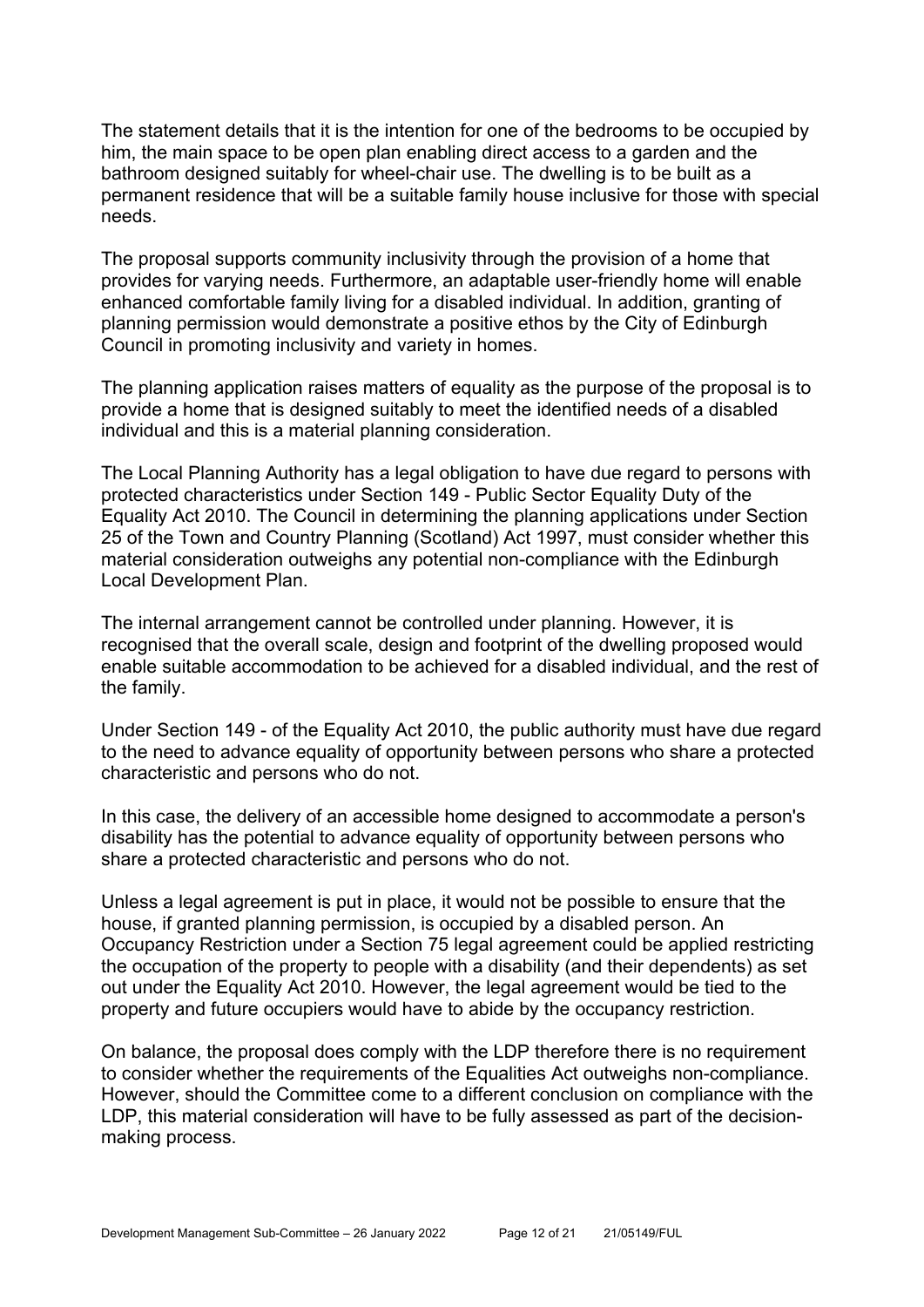It should also be noted that some of the objections related to adverse impact on mental health and it is recognised that contentious planning applications and subsequent construction can be stressful for neighbours. However, equalities and human rights has been considered as part of this application and no negative impacts were found.

#### j) Public comments

#### **Material Comments: Objection:**

- significant impact on the conservation area and surrounding buildings assessed in section (b)
- impact on the privacy, overlooking, sunlight and the daylighting issues assessed in section (e)
- lack of car parking assessed in section (f)
- does not comply with the guidance as projects beyond building line assessed in section d)
- proposed materials do not keep with the area assessed in section (d)
- contrary to Policy Env 6 assessed in section (b)
- overdevelopment of the site assessed in section (d)
- inappropriate design assessed in section (d)
- negative impact on the A Listed Building assessed in section (a)
- removal of trees is not acceptable assessed in section (h)
- remaining garden of the flat 8A would be too small assessed in section (e)
- not all neighbours have been notified notification has been sent out in accordance with the statutory requirements
- impact on health and mental health addressed in section (i)

#### **Non-material consideration**

- this proposal will set precedents there is no precedent in planning as each application is considered on its own merits;
- breach of the title deeds This is a private, civil matter which cannot be materially assessed as part of the planning application;
- block the view this is not a material planning consideration
- $-$  remove main access to the flatted property this is a private, civil matter which cannot be materially assessed as part of the planning application;
- the applicant does not own the public space to project the window or roof onto the public space - this is a land ownership issue which cannot be materially assessed as part of the planning application;
- disturbance due to the construction work this is not a material planning consideration;
- there is no legal right to access courtyard by any additional access gate this is a private, civil matter which cannot be materially assessed as part of the planning application;
- potential damage to the boundary wall this is a private, civil matter which cannot be materially assessed as part of the planning application;
- the applicant is a local councillor this has been declared on the application form and is not relevant to the assessment against the LDP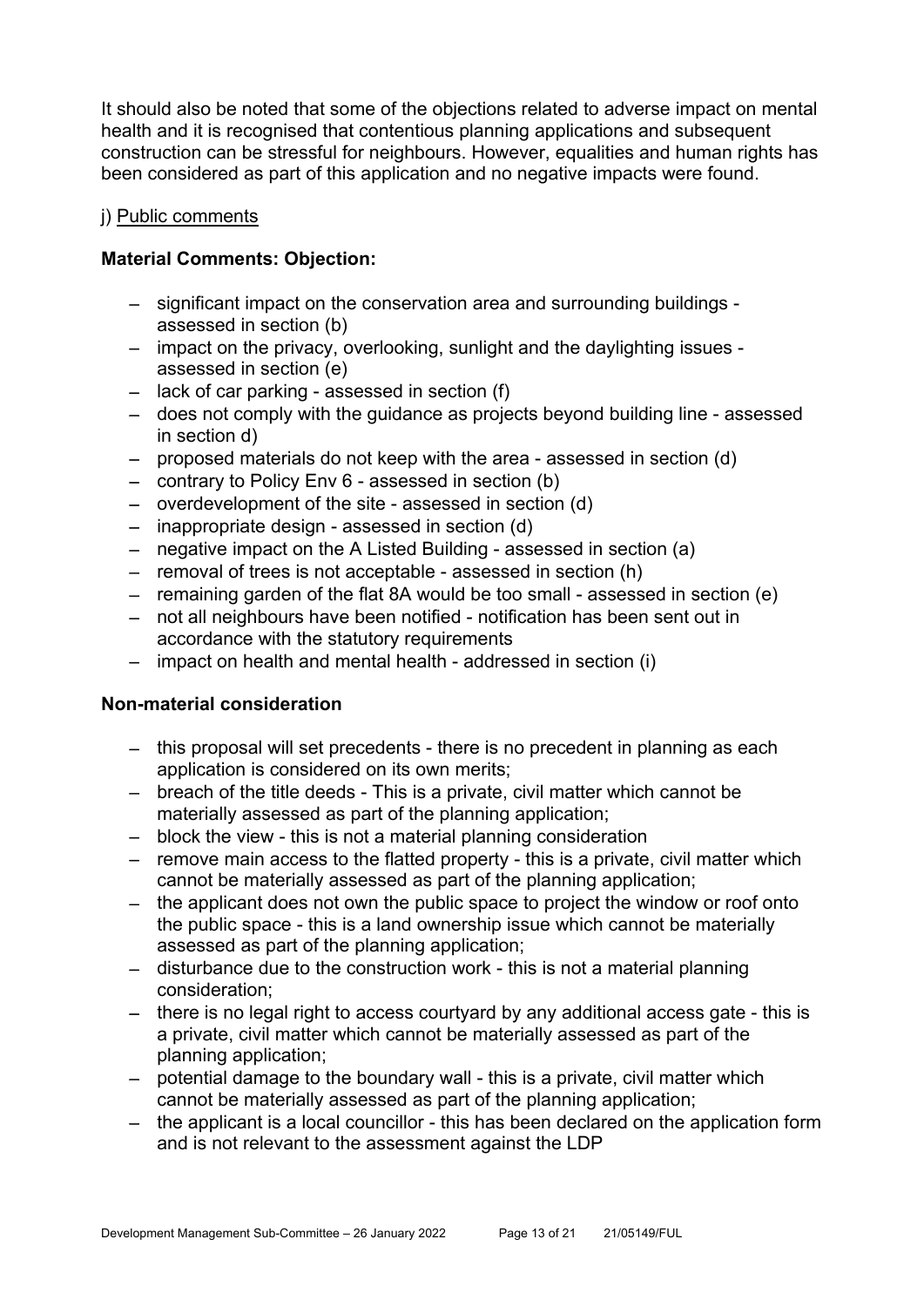#### **Neutral**

- carbon neutral is very welcome
- attractive design

#### **Support**

- adds charm and variations on the street
- good for climate change
- eco-friendly
- design for disability
- $-$  high quality design
- good low-rise in-fill house

#### **CONCLUSION**

In conclusion, the proposals comply with Sections 59 and 64 of the Planning (Listed Buildings and Conservation Areas) (Scotland) Act 1997 as the development preserves the character and appearance of the conservation area and respects the setting of the adjacent A listed building.

The proposal is acceptable in this location and complies with the Local Development Plan. It is of an appropriate design, form and scale and is in keeping with the character, appearance and spatial pattern of the surrounding area. The proposal draws on the positive characteristics of the surrounding area.

The principle of housing is acceptable.

The proposal will not have a detrimental impact on neighbouring amenity and will provide a satisfactory living environment for future occupiers. There are no parking or road safety issues.

The proposal complies with the sustainability principles of Scottish Planning Policy. There are no material considerations which outweigh this conclusion.

It is recommended that this application be Granted subject to the details below.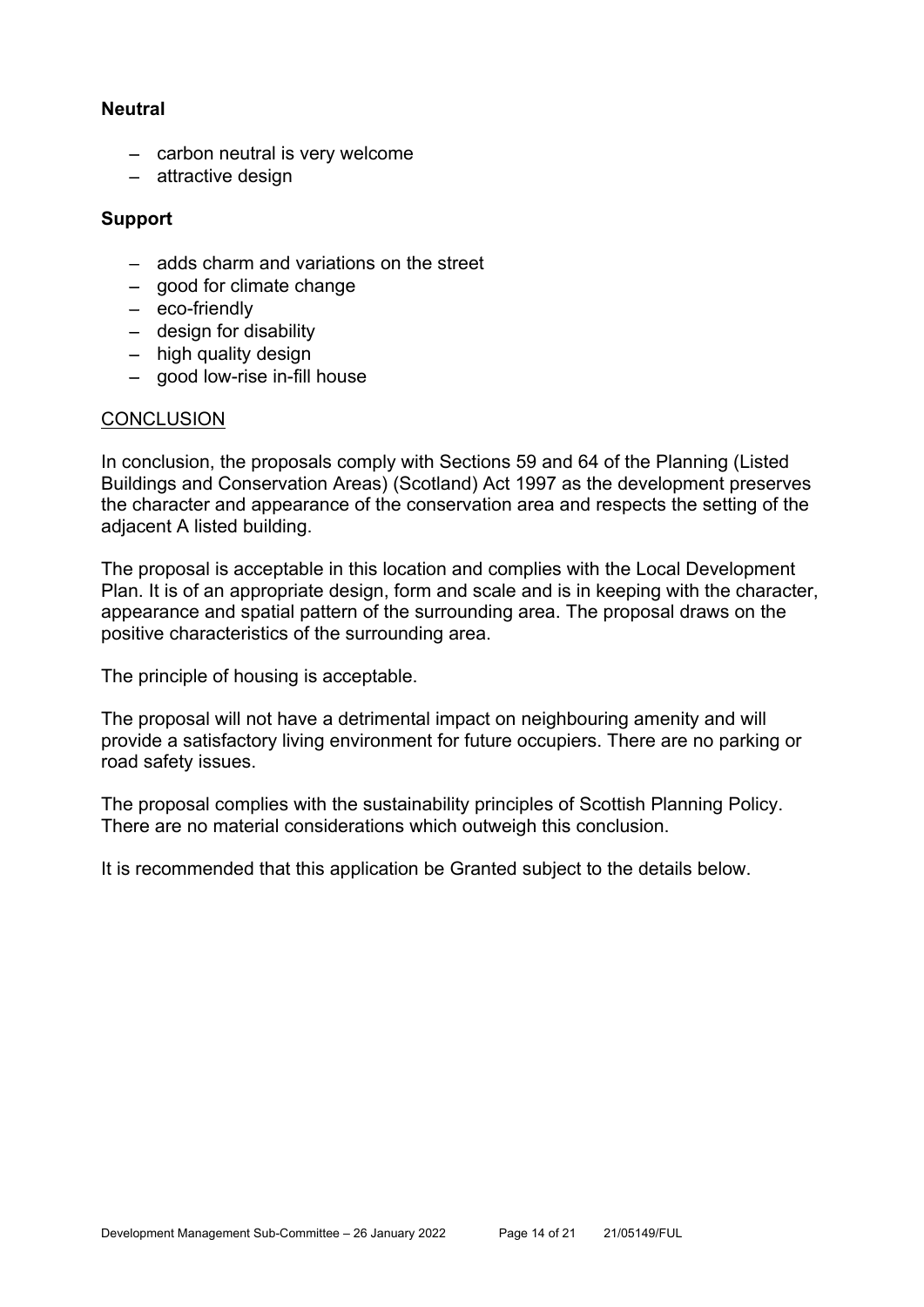# **3.4 Conditions/reasons/informatives**

#### **Conditions**:-

- 1. During construction work, temporary ground protection measures around the base of the trunk as detailed in the submitted tree survey shall be done to prevent soil compaction and rutting.
- 2. A detailed specification, including trade names where appropriate, of all the proposed external materials shall be submitted to and approved in writing by the Planning Authority before work is commenced on site; Note: samples of the materials may be required.

#### **Reasons**:-

- 1. In order to safeguard protected trees.
- 2. To ensure the development is compatible with the character of the streetscape.

#### **Informatives**

It should be noted that:

- 1. The development hereby permitted shall be commenced no later than the expiration of three years from the date of this consent.
- 2. No development shall take place on the site until a 'Notice of Initiation of Development' has been submitted to the Council stating the intended date on which the development is to commence. Failure to do so constitutes a breach of planning control, under Section 123(1) of the Town and Country Planning (Scotland) Act 1997.
- 3. As soon as practicable upon the completion of the development of the site, as authorised in the associated grant of permission, a 'Notice of Completion of Development' must be given, in writing to the Council.
- 4 1. Prior to construction, the applicant should provide written confirmation that Scottish Water accept the proposed surface water discharge rate to the combined network.

2. As recommended in the Surface Water Management Plan (SWMP), infiltration testing should be conducted to determine whether a soakaway (or partial soakaway) can be introduced to manage surface water and reduce the volume of surface water discharging to the combined network

5 The development proposal includes a flue. The associated solid fuel stove/burner, which does not require planning permission, should be an 'exempt appliance' in terms of the Clean Air Act 1993 and the City of Edinburgh Council's Smoke Control Area Orders. Advice on this matter is available at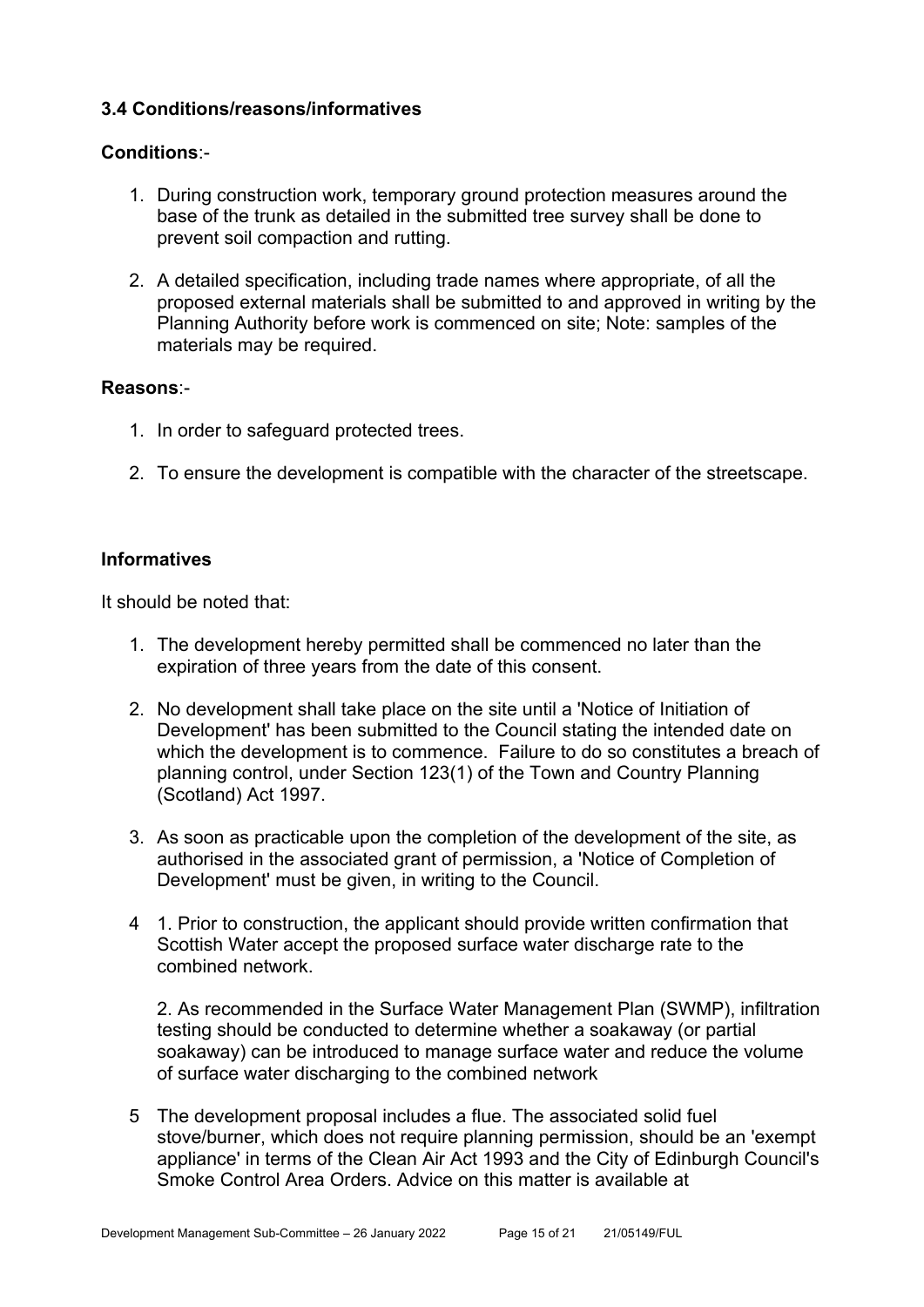http://www.edinburgh.gov.uk/info/20237/pollution/312/smoke\_control or by contacting Environmental Assessment on 0131 469 5475 / email environmentalassessment@edinburgh.gov.uk

# **Financial impact**

#### **4.1 The financial impact has been assessed as follows:**

There are no financial implications to the Council.

# **Risk, Policy, compliance and governance impact**

**5.1** Provided planning applications are determined in accordance with statutory legislation, the level of risk is low.

# **Equalities impact**

#### **6.1 The equalities impact has been assessed as follows:**

This application was assessed in terms of equalities and human rights. The impacts are identified in the Assessment section of the main report.

# **Sustainability impact**

#### **7.1 The sustainability impact has been assessed as follows:**

This application meets the sustainability requirements of the Edinburgh Design Guidance.

# **Consultation and engagement**

#### **8.1 Pre-Application Process**

Pre-application discussions took place on this application.

#### **8.2 Publicity summary of representations and Community Council comments**

The application has attracted 51 comments objecting the proposal, 4 in support and 2 neutral.

# **Background reading/external references**

- To view details of the application go to
- Planning and Building Standards online services
- Planning guidelines
- Conservation Area Character Appraisals
- Edinburgh Local Development Plan
- **Scottish Planning Policy**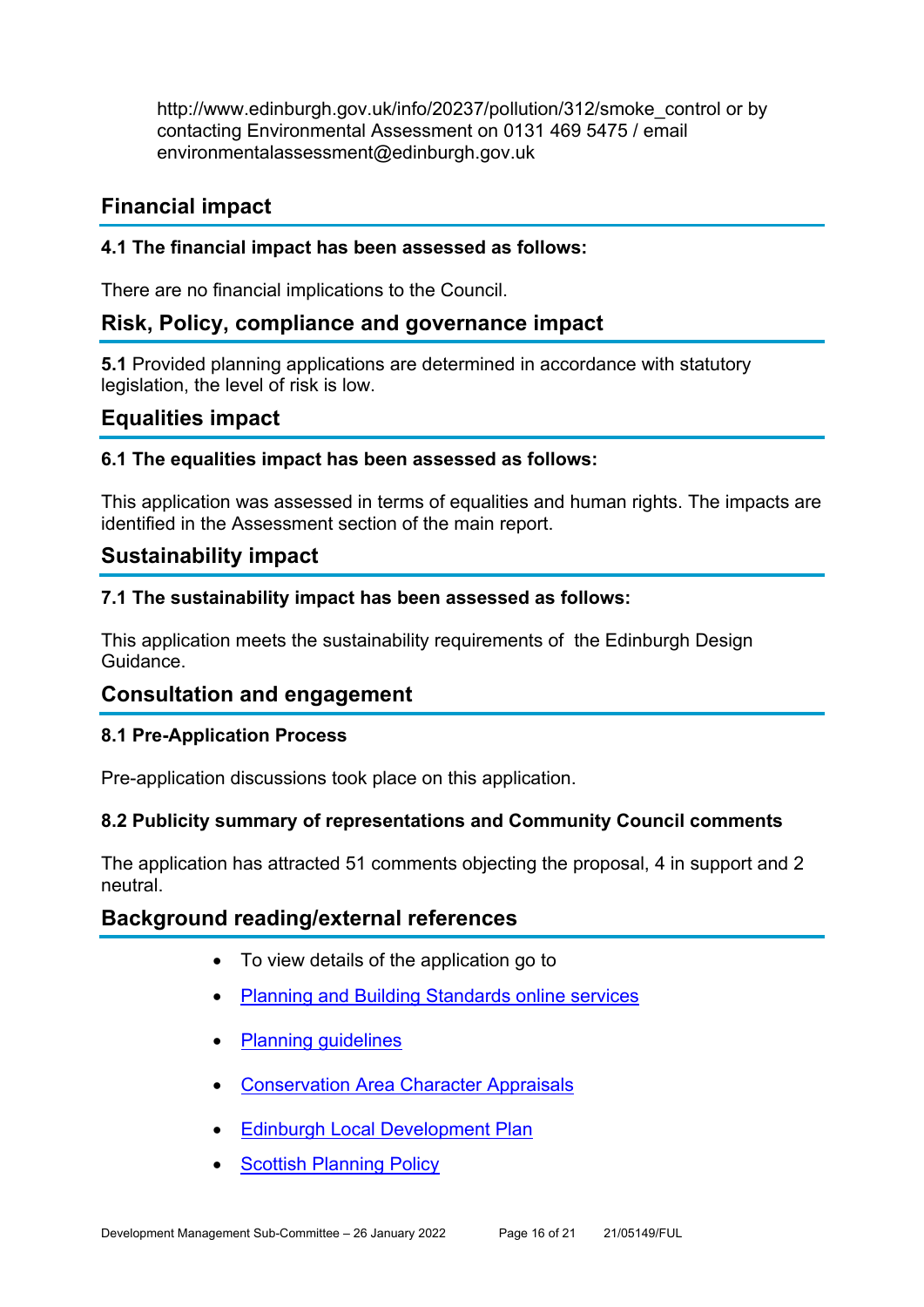| <b>Statutory Development</b><br><b>Plan Provision</b> | <b>Edinburgh Local Development Plan</b> |
|-------------------------------------------------------|-----------------------------------------|
| Date registered                                       | 30 September 2021                       |
| <b>Drawing numbers/Scheme</b>                         | $01 - 14$                               |
|                                                       | Scheme 1                                |

**David Givan Chief Planning Officer**  PLACE The City of Edinburgh Council

Contact: Weronika Myslowiecka, Planning Officer E-mail:weronika.myslowiecka@edinburgh.gov.uk

# **Links - Policies**

#### **Relevant Policies:**

#### **Relevant policies of the Local Development Plan.**

LDP Policy Hou 1 (Housing Development) sets criteria for assessing the principle of housing proposals.

LDP Policy Hou 3 (Private Green Space in Housing Development) sets out the requirements for the provision of private green space in housing development.

LDP Policy Hou 4 (Housing Density) sets out the factors to be taken into account in assessing density levels in new development.

LDP Policy Des 1 (Design Quality and Context) sets general criteria for assessing design quality and requires an overall design concept to be demonstrated.

LDP Policy Des 4 (Development Design - Impact on Setting) sets criteria for assessing the impact of development design against its setting.

LDP Policy Des 5 (Development Design - Amenity) sets criteria for assessing amenity.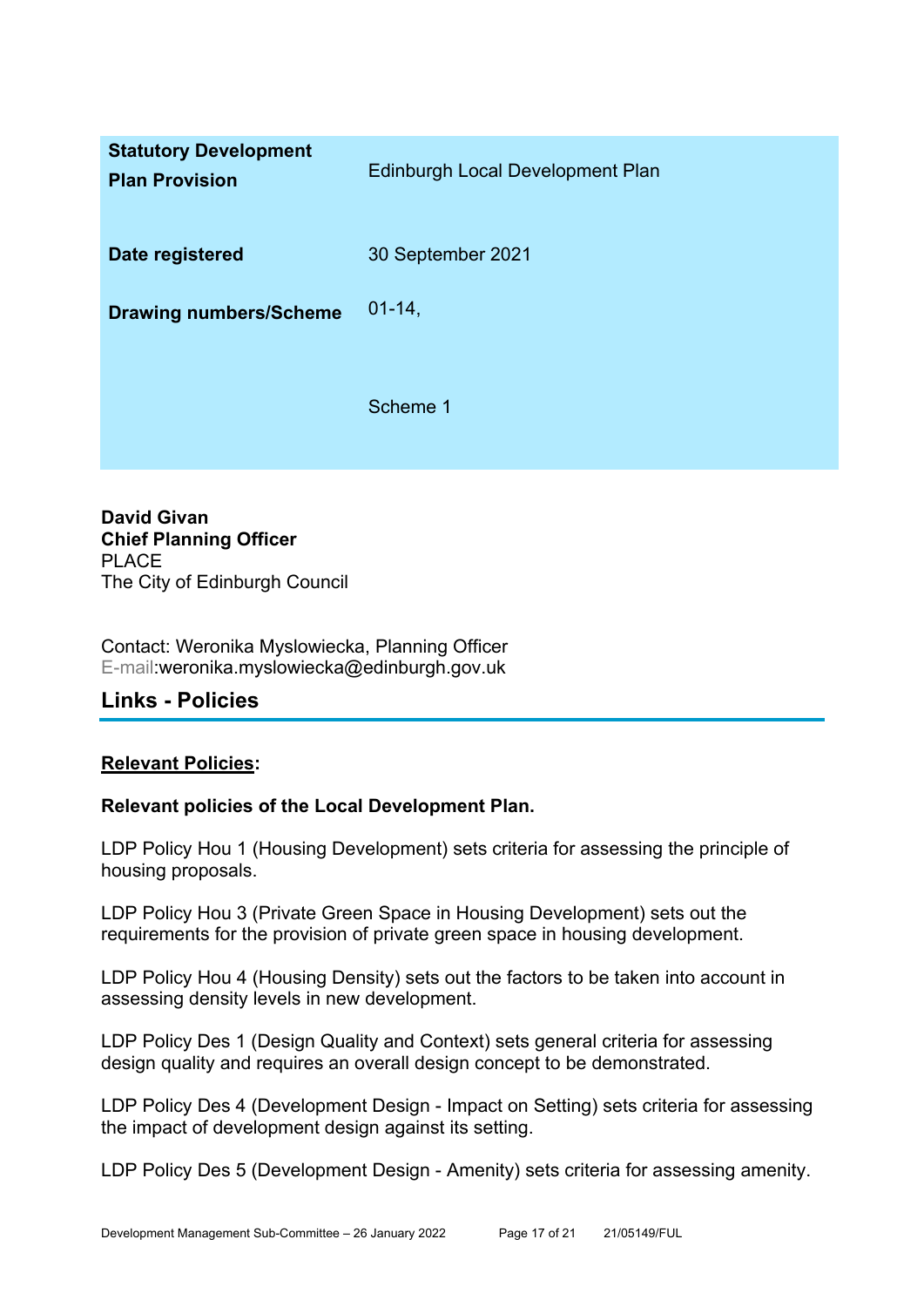LDP Policy Tra 2 (Private Car Parking) requires private car parking provision to comply with the parking levels set out in Council guidance, and sets criteria for assessing lower provision.

LDP Policy Tra 3 (Private Cycle Parking) requires cycle parking provision in accordance with standards set out in Council guidance.

LDP Policy Env 6 (Conservation Areas - Development) sets out criteria for assessing development in a conservation area.

LDP Policy Env 12 (Trees) sets out tree protection requirements for new development.

LDP Policy Env 21 (Flood Protection) sets criteria for assessing the impact of development on flood protection.

#### **Other Relevant policy guidance**

**Non-Statutory guidelines** Edinburgh Design Guidance supports development of the highest design quality and that integrates well with the existing city. It sets out the Council's expectations for the design of new development, including buildings, parking, streets and landscape, in Edinburgh.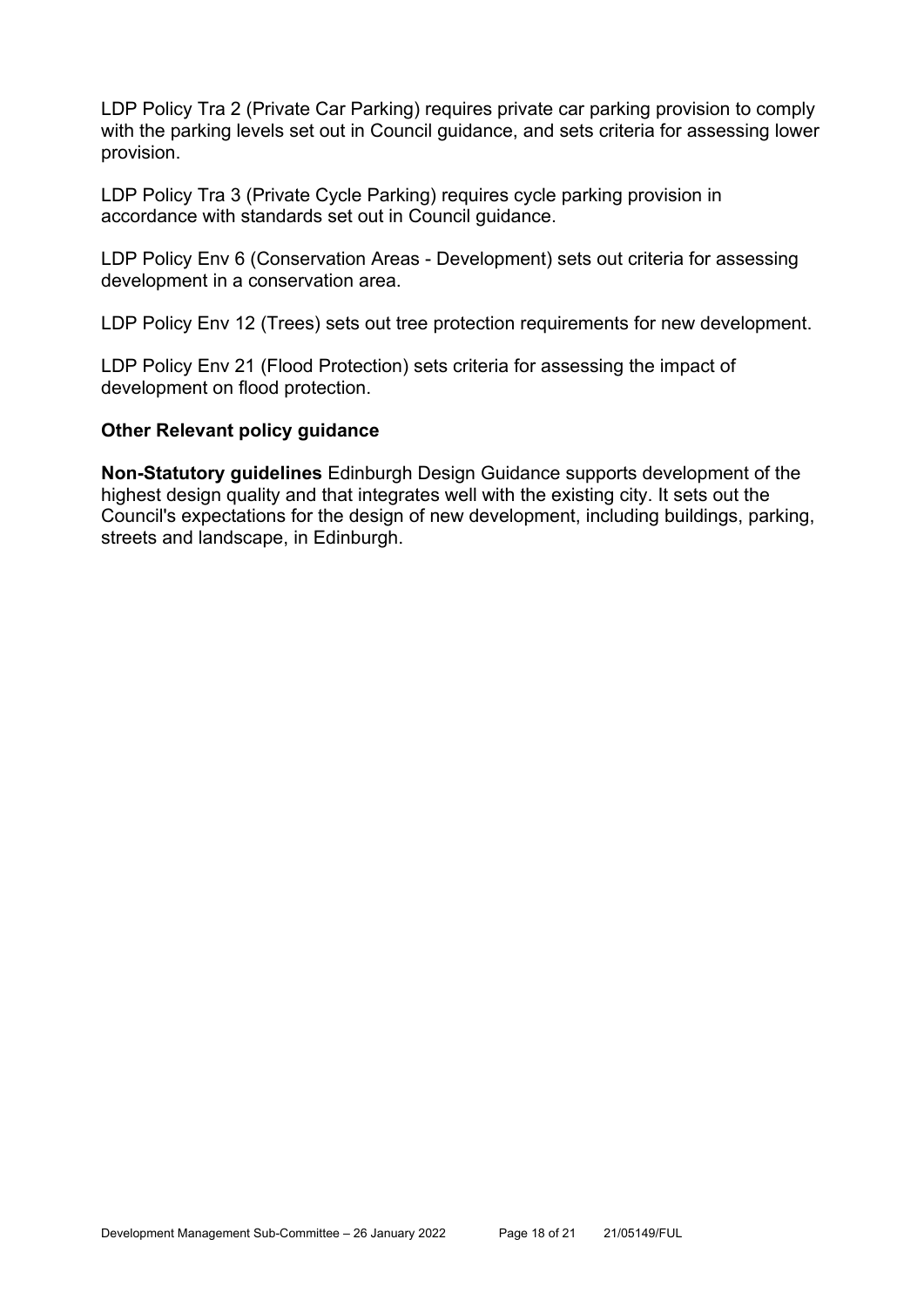# **Appendix 1**

**Application for Planning Permission 21/05149/FUL At 8A Napier Road, Edinburgh, EH10 5BD New three bedroom, two storey house within the garden of 8A Napier Road, including minor alterations to the existing house.** 

# **Consultations**

# **Environmental Protection**

Environmental Protection cannot support this application and recommends refusal.

*The application site is an open garden area between residential buildings. The application includes a proposed log burning stove* 

*The proximity of this stove exhaust point in relation to nearby existing residential buildings is a concern for Environmental Protection. We feel the likelihood of odours from the stove entering neighbouring properties is relatively high and residential amenity will be impacted by its inclusion in the application.* 

*Environmental Protection therefore cannot support this application and recommends refusal.*

# **Historic Environment Scotland**

*Our Advice* 

*We have been consulted over the potential impact of works within the property boundary of No.8 &8a Napier Road on the setting of No.10 Napier Road, a Category A listed building. In assessing the setting of No.10 we have followed our Managing Change guidance on* 

*Setting; identifying the asset, defining its current setting, and assessing the impact of the proposals on that setting.* 

*Historic Environment Scotland - Longmore House, Salisbury Place, Edinburgh, EH9 1SH Scottish Charity No. SC045925 VAT No. GB 221 8680 15 No.10 Napier Road was designed by Sir James Gowans for Francis Sheppard in 1859, and was built in his wildly eclectic style, with different stones used in a banded modular grid layout. The Cyclopean masonry pattern extends to the boundary walls on Napier Road and to the north on Merchiston Crescent. It originally faced Gowans' own, even more elaborate home, Rockville, tragically lost in 1966. No.10 was designed within a generous stone-walled corner plot, set to lawns and trees. The triple-gabled entrance frontage is to the south (actually SE) with the main principal rooms facing west onto Napier Road (as well as south and north). The original service areas of the house are situated to the NE. A tennis court was recently built between the house and the boundary with No.8/8a. Despite later additions to No.8/8a, and building in the vicinity, (c1900 tenements and college buildings*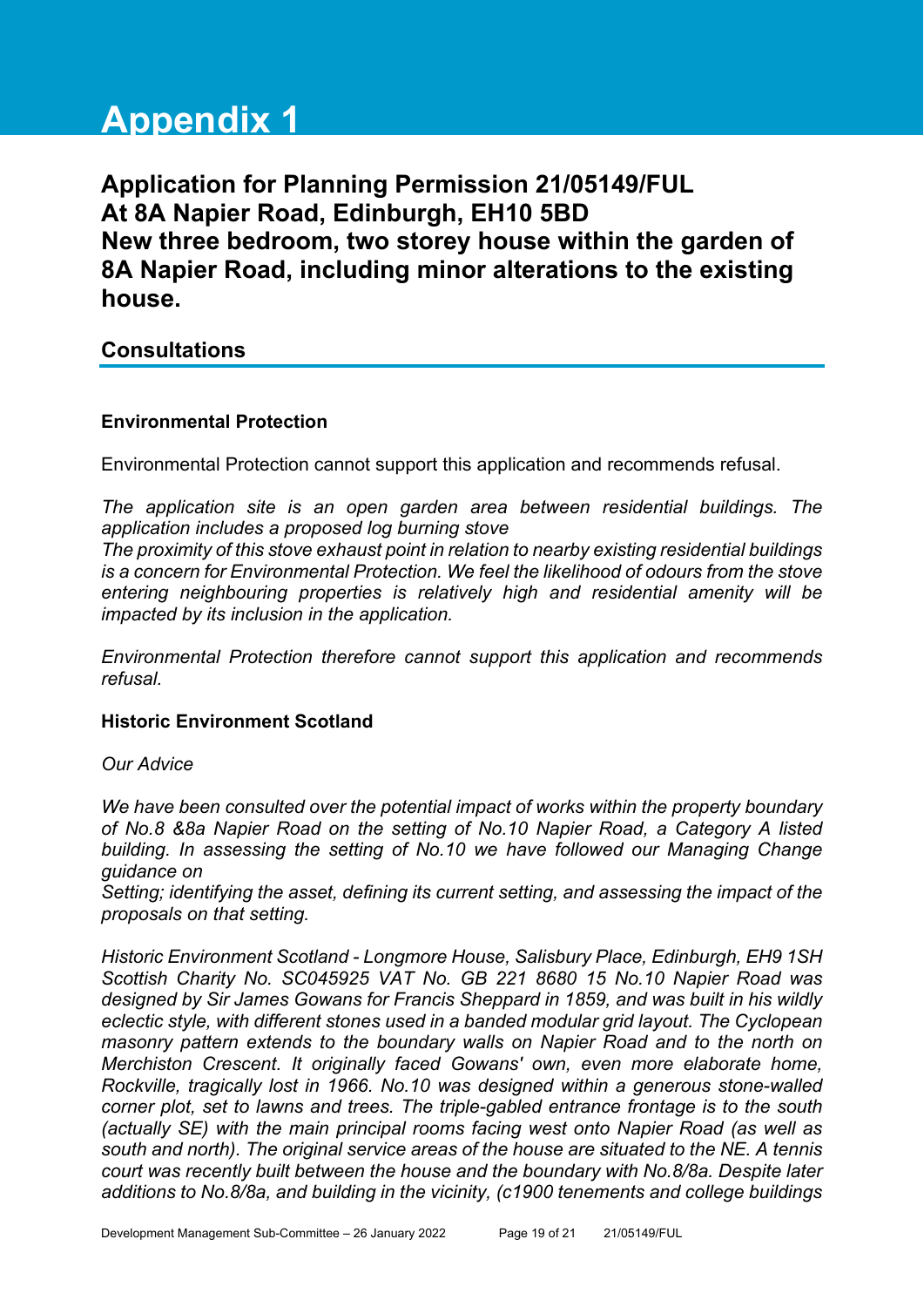*to the east), the original plot and immediate setting of No.10 survives. The proposed new house in the grounds of No.8/8a would be built close to the southern boundary wall of No.10 on garden ground. The addition of a two-storey pitched roofed building in the northern plot of No.8/8a would impact adversely on certain views of the entrance façade of No.10 from the south, when travelling north, although trees will obscure this at certain times of the year. Views towards the gabled entrance front would still be available closer to the listed building, due to its generous grounds. There would* 

*also be views from the listed house to the proposed new building, which is considerably taller than the shared boundary wall. This will reduce the sylvan garden setting of the house a little. The raising of the boundary walling of No.8/8a, though in matching rubble, would be an unexpected, quirky addition to the established height of boundary walling of the conservation area, adversely impacting on the unusual Cyclopean masonry of No.10's walling, immediately adjacent.* 

In conclusion, we consider the works would have some harmful impacts on the setting of *No.10 and its associated boundary walling. Such impacts could be reduced by revising the height and massing of the building to fit more sensitively behind the existing boundary walling. However, we do not consider the proposal's impacts on No.10 would be significant.Planning authorities are expected to treat our comments as a material consideration, and this advice should be taken into account in your decision making. Our view is that the* 

*proposals do not raise historic environment issues of national significance and therefore we do not object. However, our decision not to object should not be taken as our support for the proposals. This application should be determined in accordance with national and local policy on development affecting the historic environment, together with related policy guidance.*

#### **Waste**

*No objection*

# **Location Plan**